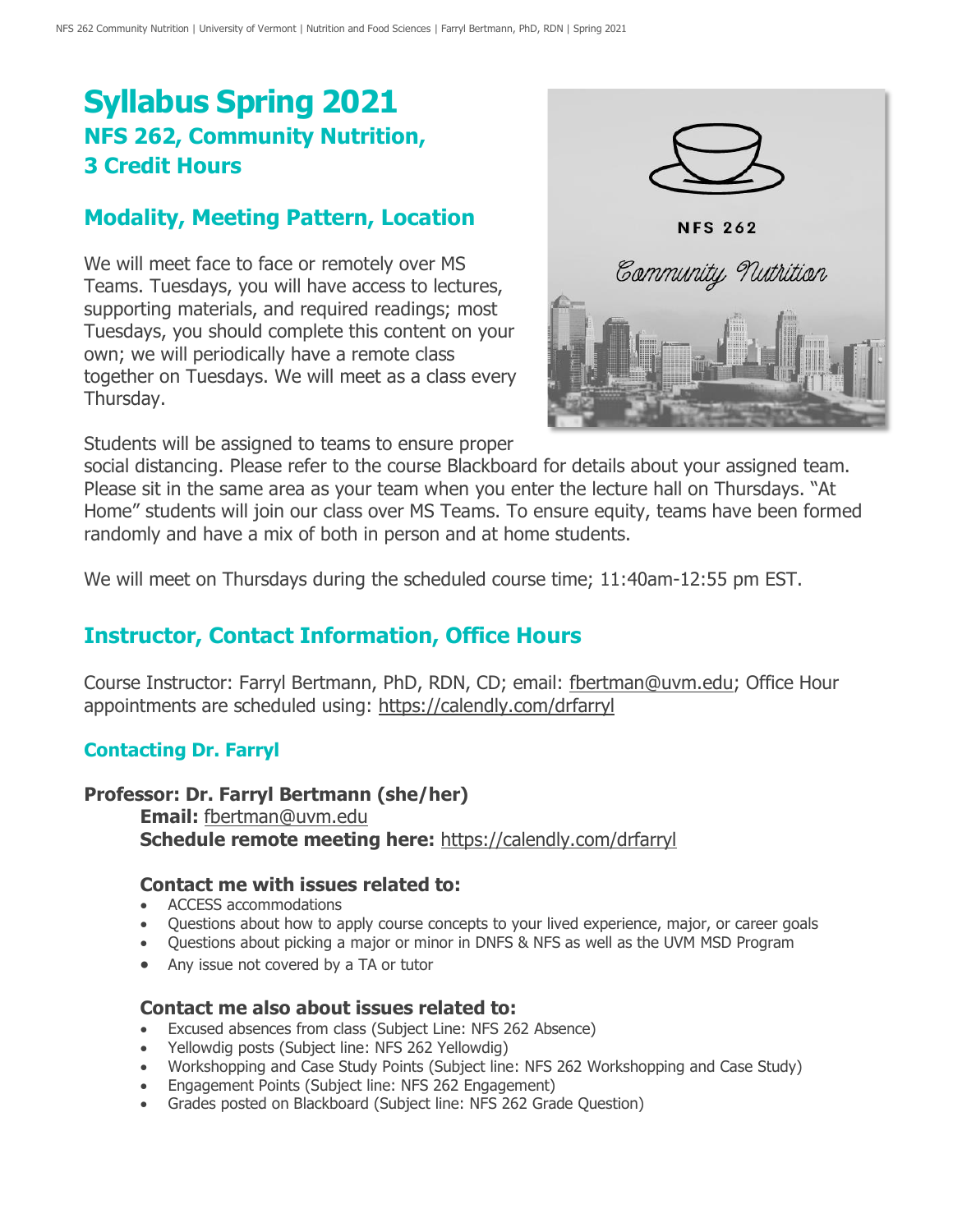#### **Class Technology: ETS Knowledge Base**

Website:<https://www.uvm.edu/it/kb> **Contact:** <https://www.uvm.edu/it/kb/submit-a-ticket/>

#### **Contact ETS about issues related to:**

- Technical issues related to Microsoft Teams (Channels, Polls, etc)
- Troubleshooting technology and understanding of classroom equipment
- Technical issues related to completing Blackboard (Bb) Assessments
- Technical issues related to completing Bb Yellowdig
- Technical issues related to completing Bb Wiki

Supporting your success is my priority; do not hesitate to schedule a meeting through email. I harvest our messages daily, but depending on the semester's ebb and flow, it could take more than 48 hours, especially on the weekend.

## **Technical support for students**

Students, please read this technology checklist to make sure you are ready for classes. <https://www.uvm.edu/it/kb/student-technology-resources/>

Students should contact the Helpline (802-656-2604) for support with technical issues.

## **Pre-requisites**

DNFS & NFS Majors only, Minimum Senior Student standing.

#### **Course Description**

Students preparing for careers in nutrition and dietetics are expected to gain competency for professional practice in a wide range of disciplines and be able to effectively translate sciences including epidemiology, food, nutrition and human behavior, in a manner that strives to improve the health, nutrition, and well-being of individuals and groups within communities.

This course will increase and refine the student's pre-professional experience as a Community Dietitian addressing basic competencies including: Integration of scientific information and research into practice; beliefs, values, attitudes, and behaviors for the professional dietitian level of practice; development and delivery of information, products, and services to individuals, groups, and populations; and strategic application of principles of management and systems in the provision to individuals and organizations.

#### **Course Learning Objectives**

By the end of this course, students will be able to: 1) Develop and explore ethical decision making in preventive nutrition, 2) Describe nutrition policy initiatives, 3) Discuss the role of government in public health nutrition, 4) Calculate basic epidemiologic analyses, 5) Differentiate between the various nutrition-assistance programs, 6) Choose the most appropriate health behavior theory for an intervention, 7) Explain media's influences on nutrition, 8) Gain a deeper understanding of Vermont communities by developing a Community Needs Assessment, 9) Summarize program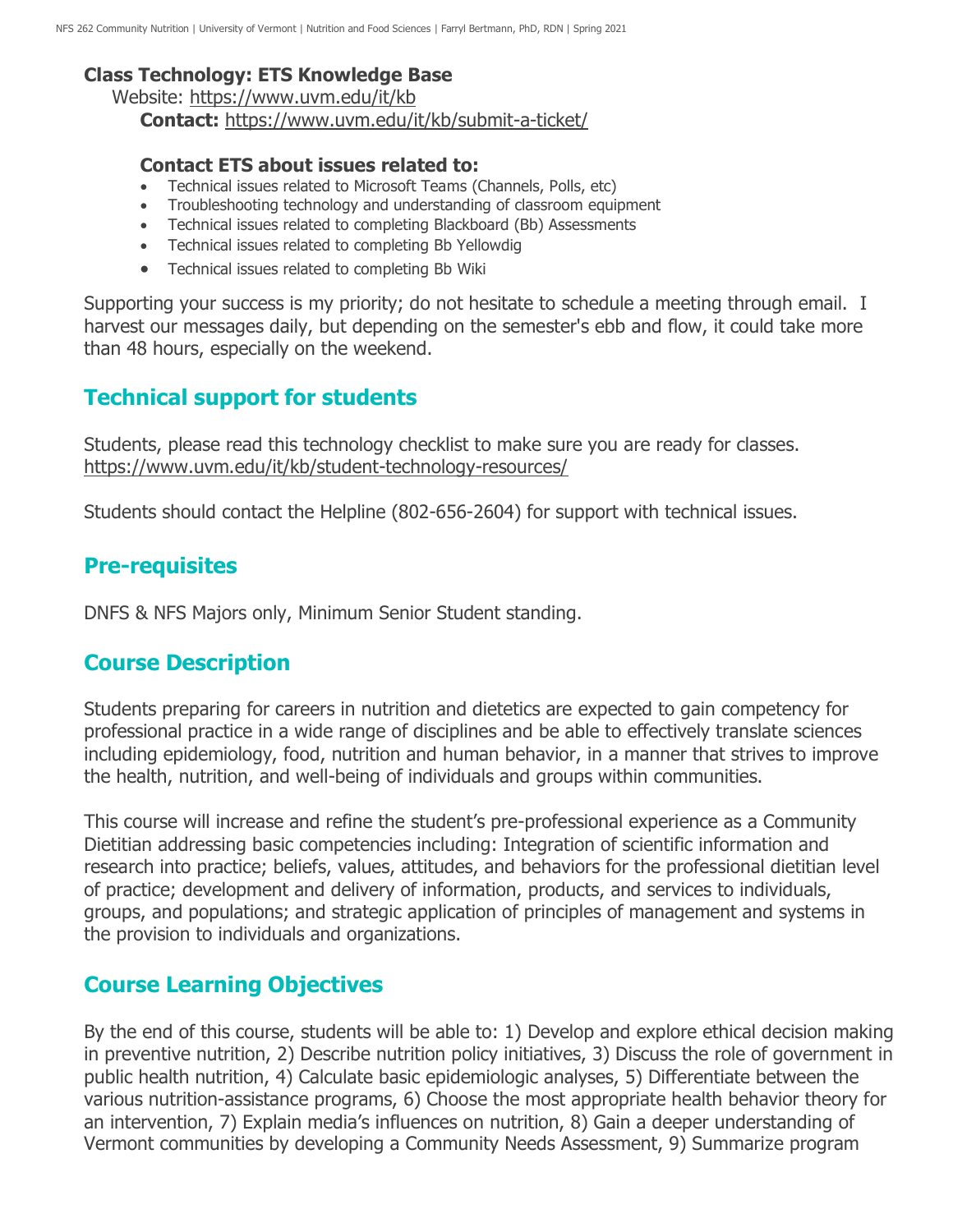design, implementation, and evaluation, and 10) Increase their professional and technical writing skills in the area of community nutrition.

## **Teaching Philosophy:**

Since beginning my voyage as a university instructor in 2002, the focus of my efforts has transitioned from the lecturer in front of the class to the facilitator on the side, encouraging students to become engaged and active in their learning experience. I believe the goal of teaching is to kindle in students the passion for life learning. I hope to transform students in a way that they become conscious and aware of the world around them. I want my students to seek opportunities to broaden and expand their knowledge anywhere, in any circumstance, whether it is taking a moment to focus on breathing when faced with a challenge to reading the nutrition label on the back of a package. I feel students are best prepared for their careers if they are engaged, curious, and willing to learn.

Within the classroom itself, I find the following most important, critical thinking skills, group cooperation, experiential engagement, cognitive engagement, holistic learning, scaffolding-based writing assignments, and progressiveness. I esteem to make my classroom inclusive and a multiple intelligence environment, honoring neurodiversity. Due to adverse physiological consequences of excessive corticosteroids, it is my conscious effort to make the course calm and welcoming. I find that learning is a function of the environment. Many students who are used to a traditional lecture are at first resistant to this situation. Through cooperative and active learning strategies, students can experience course material during related activities.

Beyond the facilitator role, I believe the most critical element in successful teaching is trust. To build confidence with my students, I must be clear, pragmatic, and transparent. I aspire to create lesson plans that state the learning objective, the activities that address the objective, and evaluation that not only encompasses the objective but is a direct reflection of its intent. Trust is also built on communication. This is the physical communication I express when I arrive prepared and focused on the daily activity, verbal communication of my expectations, and encouragement of learning. Finally, the written interface should be used to build trust and confirm expectations, whether that is my syllabus, feedback on an assignment, or email responses. A classroom where student-teacher and student-student trust is well established and well-tended, is in, my opinion, the key to a successful learning experience.

## **Modality description**

We will meet both face-to-face and over MS Teams. Tuesdays, you will have access to lectures, supporting materials, and required readings; most Tuesdays, you should complete this content on your own; we will periodically have a remote class together on Tuesdays. Thursdays we will meet both face-to-face and over MS Teams during the scheduled course time; 11:40-12:55 pm EST. During our synchronous meetings, face-to-face and remote students will break off into small teams. For students participating over MS Teams, you will move from the general MS Teams Channel into smaller MS Team Channels; I will prompt you. These teams have been created randomly to ensure inclusion. Details about your smaller groups are available on our Blackboard course page.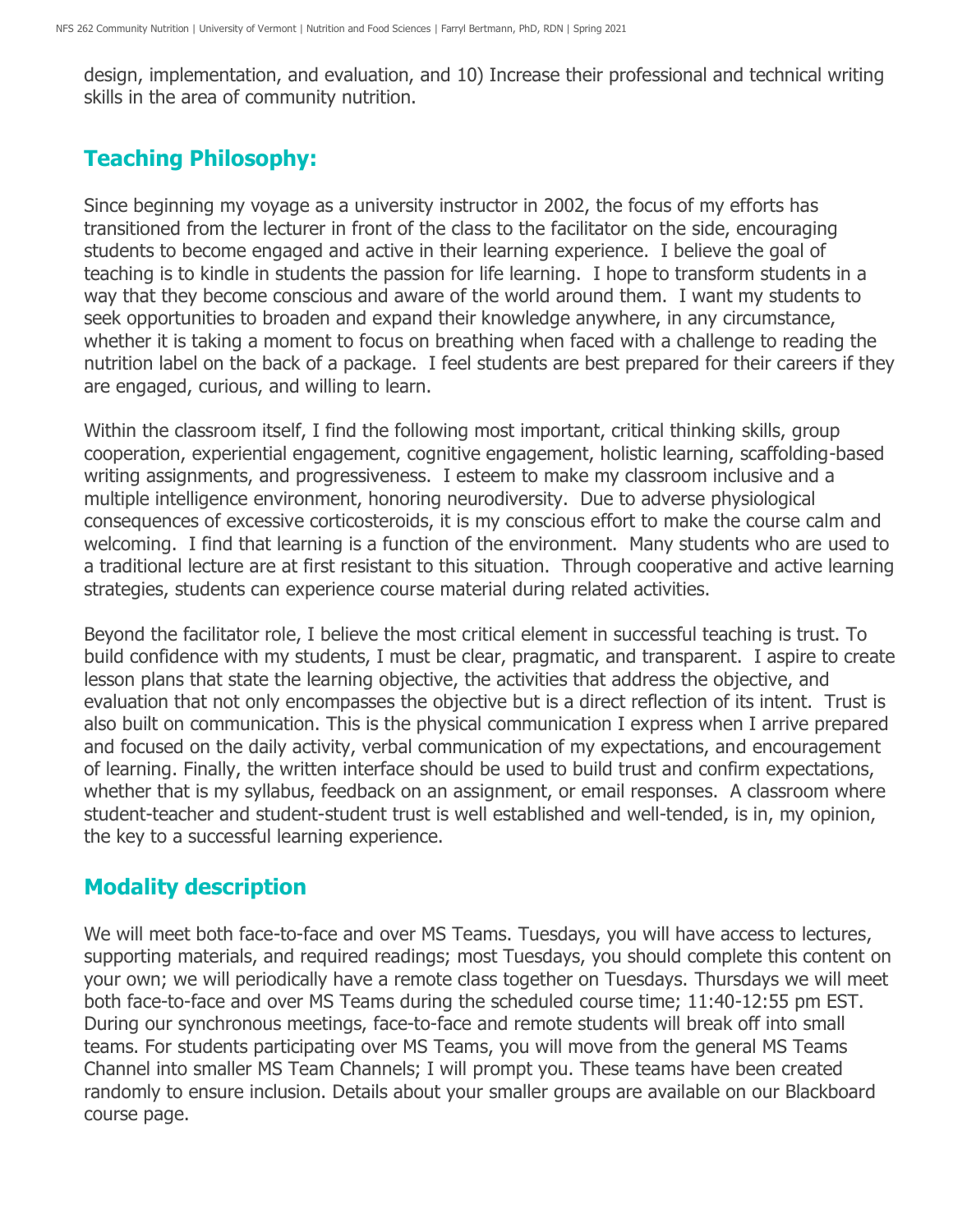## **Required Course Materials:**

We will be using: MS Teams, MS Forms (sign in to all course MS products with your @uvm.edu email), Blackboard (Bb), Bb wiki, Bb Yellowdig, Bb Journal, UVM streaming (https://streaming.uvm.edu/), and you will need to have access to some form of voice recording (phones are acceptable).

Textbook: No textbook is required; all readings are provided.

#### **Blackboard and MS Teams:**

Our course Blackboard will contain all Module materials, including the course lectures, supporting materials, and assessment. You will have access to PDF readings over Blackboard.

Our remote course time together will be conducted over MS Teams: <https://www.uvm.edu/it/kb/article/teams/>

I have sent you a meeting request, please accept the meeting invitation.

#### **Attendance Policy and Classroom Environment Expectations:**

Attendance is flexible in the course; please note in-class activity and reflection policy outlined in this syllabus. You will have an opportunity to earn engagement points if you participate in lecture or over our MS Teams remote meetings. You earn these points by actively joining and remaining for the full session. MS Teams allows Dr. Farryl to monitor engagement, including when students join and when students leave. The first week of class will allow the student to practice signing into MS Teams and joining the course; engagement data will be collected starting week 2.

**I strongly recommend** that you consistently review the weekly Blackboard material before our class meeting. It is useful to fully watch the online lecture and record details in your notes, including confusing concepts or material needing more explanation. Leaving space in your notes for this purpose is helpful. You should always review your lecture notes as soon as possible after watching the lecture and before our remote synchronous meetings.

#### **Attendance and illness/isolation/quarantine:**

If you need to isolate or quarantine, Student Health Services will inform our Dean's office. You should contact me to make arrangements to discuss missed work. If in doubt, remain home and join our course over MS Teams. We will always offer MS Teams during our in-person lecture.

#### **Dire Emergencies**

These emergencies must be documented and are subject to my approval. In such emergencies, the student should contact me within twenty-four hours of the scheduled assessment/due date, unless it is physically impossible for her or him to do so, in which case the student should be prepared to document that impossibility. If you cannot provide documentation and/or you miss more than two major assignments due to dire emergencies, I would strongly encourage you to withdraw from the class. I recognize that we are currently in a pandemic. I am willing to work with you if you are experiencing COVID-19 related illness or loss, you must however communicate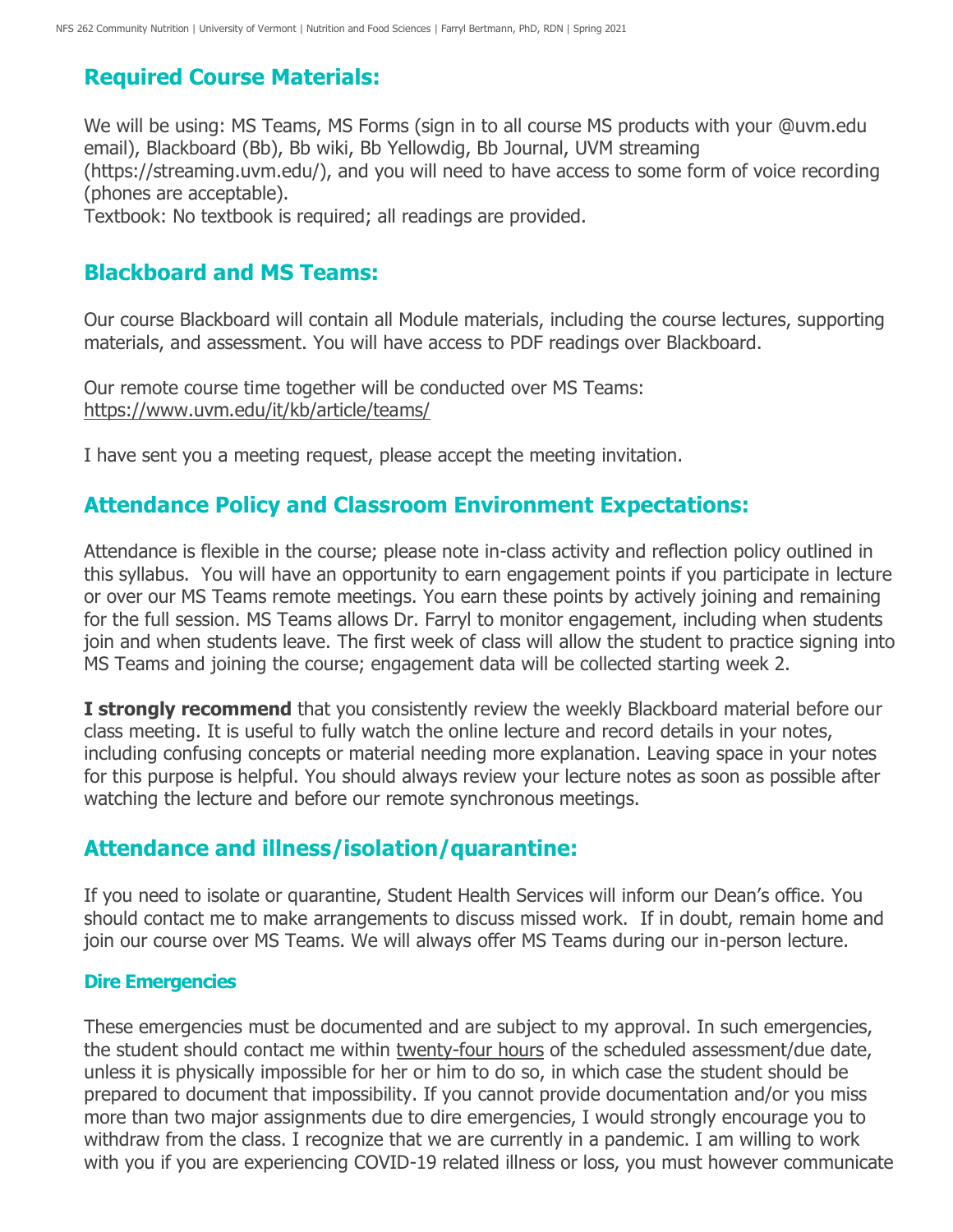with me in a timely manner so I can provide this support and alert college student services to pursuit possible extensions.

#### **Classroom Environment Expectations**

Silence your phones or any other form of technology before our class.

Texting, using Facebook and surfing the Internet during class is not conducive to learning. If this type of behavior becomes disruptive, please refer to the consequences listed below. You may think you can multitask during class; you can't. If you know you will be tempted to engage in these distracting activities during class; we suggest keeping other windows closed.

Consequences for disruptive behavior (distracting media use, distracting chatting, side texting, etc.) will result in the following:

- 1. Verbal warning from Dr. Farryl.
- 2. Dr. Farryl will email you and your academic advisor.
- 3. Dr. Farryl will issue an Academic Alert to the Dean's office accompanied by a 5% drop in your overall final grade.

## **Grading Criteria/Policies:**

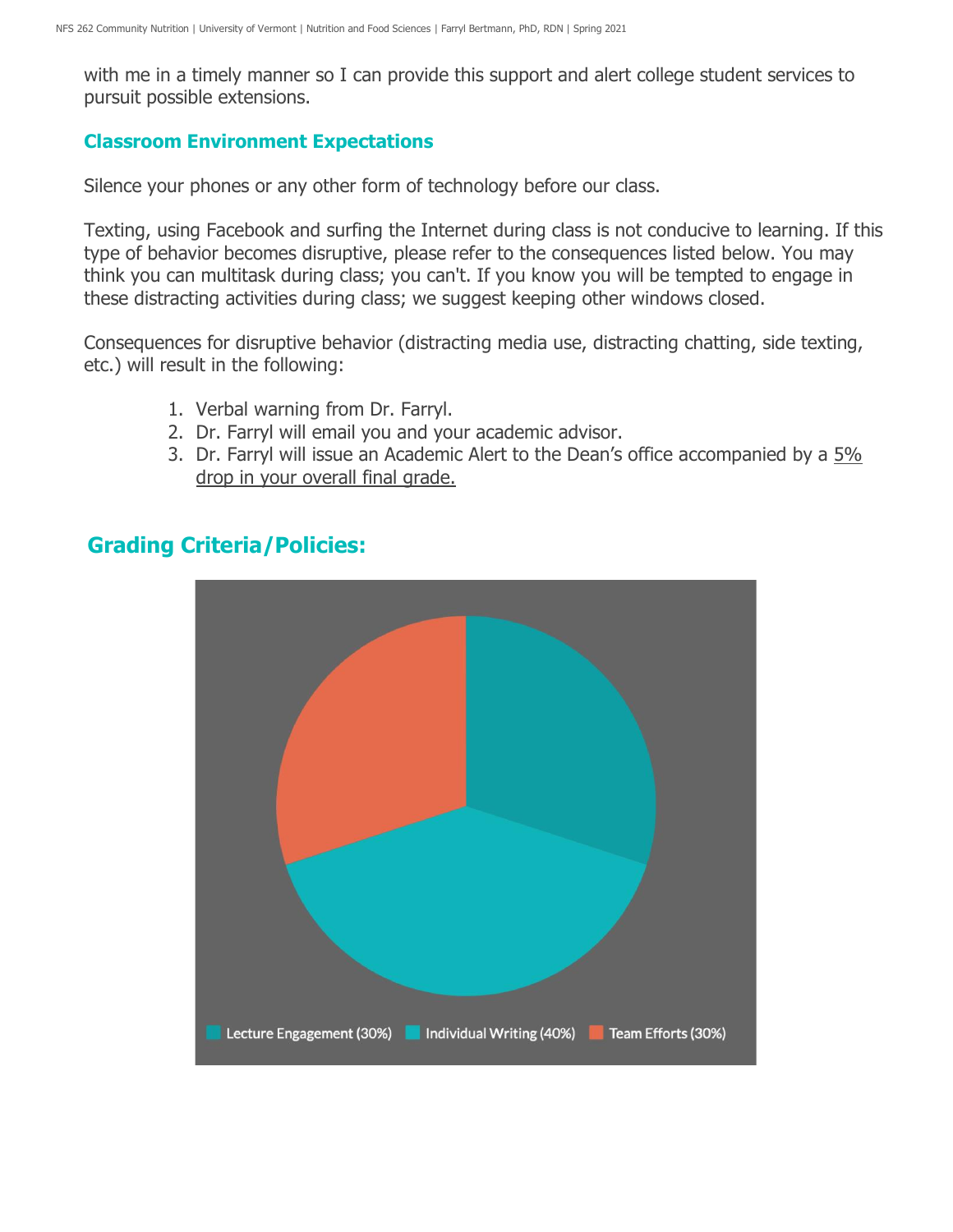

The course grade is based on three weighted categories; Lecture Engagement (30%), Individual Writing (40%), Team Efforts (30%); please see breakdown above. All components within a category are weighted proportionately.

## **Graded Work:**

#### **Assignment Due dates**

Refer to the Important Dates graphic below. Most assignments are due Fridays by 4:30 pm EST, late assignments will be deducted 10% for each 24 hours beyond the due date; 10% will be deducted starting at the moment the due date passes; Yellowdig is the exception. Yellowdig provides an automatic 20% buffer from week to week in case you have a week with less than 1,000 points. Yellowdig is due Fridays by 4:30 pm EST but will allow for last minute submission until 5:00 pm EST.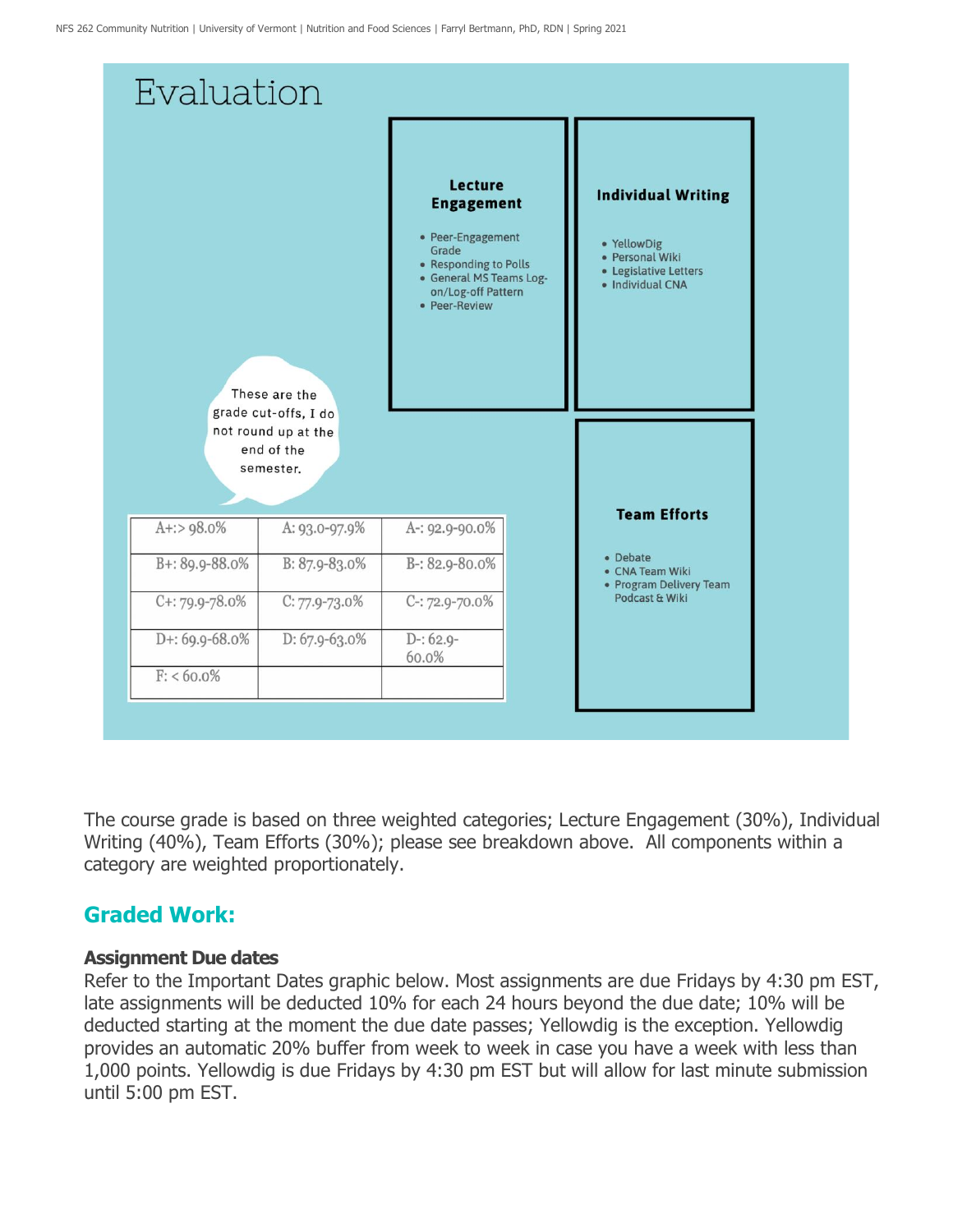## **ACEND-Required Core Knowledge (KRDN):**

**KRDN 1.3:** Apply critical thinking skills.

**KRDN 2.3:** Assess the impact of a public policy position on nutrition and dietetics practice.

**KRDN 2.4:** Discuss the impact of health care policy and different health care delivery systems on food and nutrition services.

**KRDN 2.7:** Demonstrate identification with the nutrition and dietetics profession through activities such as participation in professional organizations and defending a position on issues impacting the nutrition and dietetics profession.

**KRDN 4.6:** Analyze data for assessment and evaluate data to be used in decision-making for continuous quality improvement.

## **Recording Class Sessions:**

#### **Recording Teams Meetings and your video background.**

Due to the nature of small group work in this course, only segments of our MS Teams meeting will be recorded. I will alert you that we are recording the class meeting during these segments. To ensure equity and increase inclusion, you can turn off your video during recorded sessions. You should turn on your video during small team collaborations. If you are concerned about your office space, we strongly encourage you to use a virtual background.

Students who participate with their camera engaged or utilize a profile image are agreeing to have their video or image recorded. If you are unwilling to consent to have your profile or video image recorded, be sure to keep your camera off and do not use a profile image. Likewise, students who un-mute during class and participate orally are agreeing to have their voices recorded. Suppose you are not willing to consent to have your voice recorded during class. In that case, you will need to keep your mute button activated and communicate exclusively using the "chat" feature, which allows students to type questions and comments live.

Please make sure your meeting background is professional. If you have a background that does not resemble a professional setting, you should use the blur or virtual background function on Teams.

## **Research and Citation Help:**

For help finding information, citing sources, and more, ask a librarian. Although we're working remotely, we're eager to help. You may ask questions by phone, e-mail, chat, or text, or make an appointment for an individual consultation with a librarian.

Howe Library:<https://library.uvm.edu/askhowe>

Dana Medical Library:<https://dana.uvm.edu/help/ask>

Silver Special Collections Library:<https://specialcollections.uvm.edu/help/ask>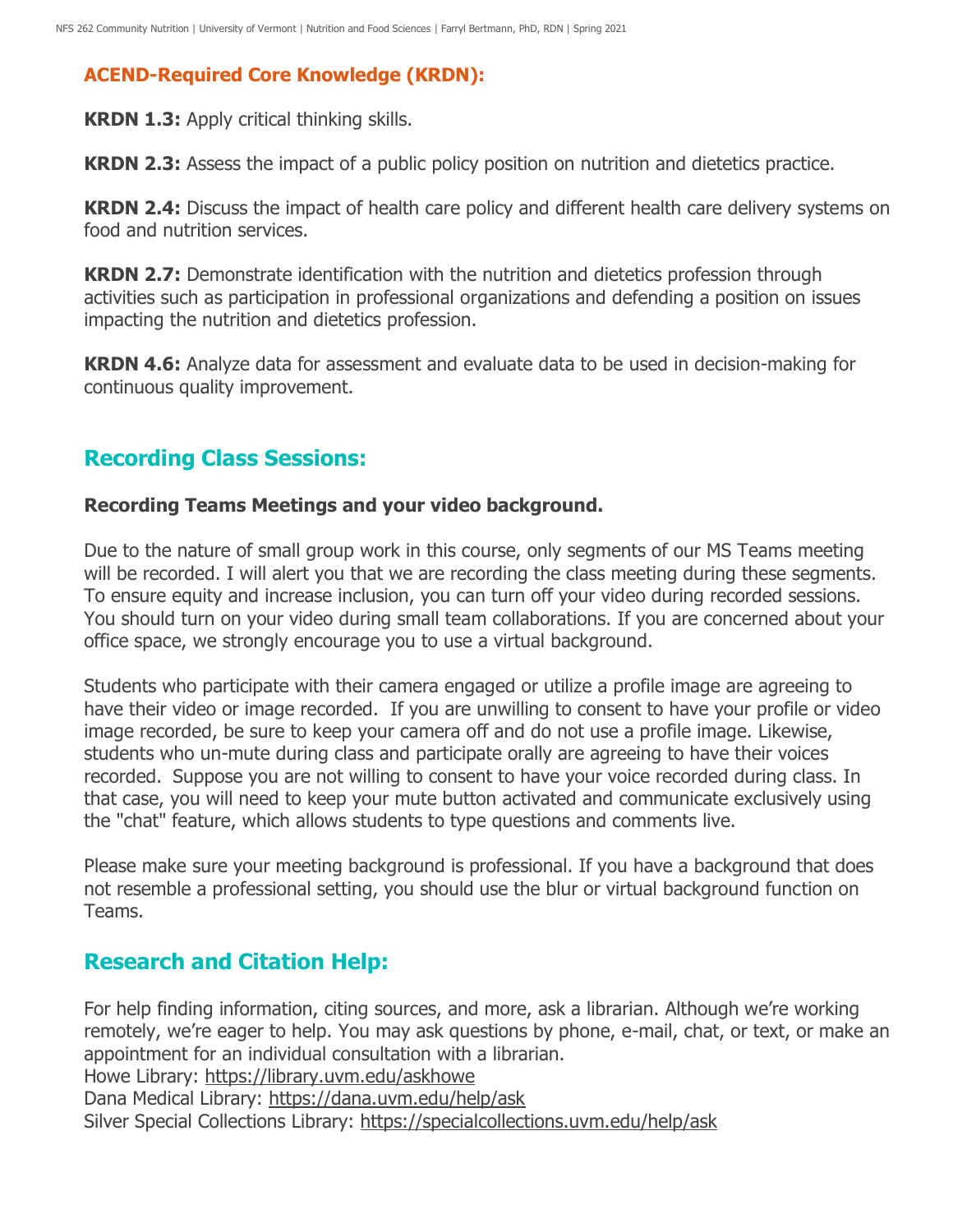## **Course Evaluation:**

Please complete an evaluation of the course at its conclusion. Course evaluations are anonymous and confidential, and that the information gained, including constructive criticisms, will be used to improve the course.

## **COVID 19 Policy section:**

General statement regarding potential changes during the semester:

<http://catalogue.uvm.edu/>

The University of Vermont reserves the right to make changes in the course offerings, mode of delivery, degree requirements, charges, regulations, and procedures contained herein as educational, financial, and health, safety, and welfare considerations require, or as necessary to be compliant with governmental, accreditation, or public health directives.

#### **Green and Gold Promise:**

The [Green and Gold Promise](https://www.uvm.edu/deanofstudents/green-and-gold-promise) clearly articulates the expectations that UVM has for students, faculty, and staff to remain compliant with all COVID-19 recommendations from the federal CDC, the State of Vermont, and the City of Burlington.

The [Code of Student Conduct](https://www.uvm.edu/sites/default/files/UVM-Policies/policies/studentcode.pdf) outlines policies related to violations of the Green and Gold Promise. Sanctions for violations include fines, educational sanctions, parent notification, probation, and suspension.

## **Intellectual Property Statement/Prohibition on Sharing Academic Materials:**

Students are prohibited from publicly sharing or selling academic materials that they did not author (for example: class syllabus, outlines or class presentations authored by the professor, practice questions, text from the textbook or other copyrighted class materials, etc.); and students are prohibited from sharing assessments(for example homework or a take-home examination). Violations will be handled under UVM's Intellectual Property policy and Code of Academic Integrity.

## **Tips for Success**:

Course-specific study/preparation tips

Here are a few resources for students on remote/online learning:

Checklist for success in [https://learn.uvm.edu/about/support-for-students/checklist-online-credit](https://learn.uvm.edu/about/support-for-students/checklist-online-credit-courses/)[courses/](https://learn.uvm.edu/about/support-for-students/checklist-online-credit-courses/)

Academic support for online courses: [https://www.uvm.edu/academicsuccess/online-learning](https://www.uvm.edu/academicsuccess/online-learning-student-resources-remote-instruction)[student-resources-remote-instruction](https://www.uvm.edu/academicsuccess/online-learning-student-resources-remote-instruction)

30-minute webinar on online learning success (Mar 2020):

[https://www.youtube.com/watch?v=Xp\\_MYsqQyvE](https://www.youtube.com/watch?v=Xp_MYsqQyvE)

Helpful resources other than the professor (e.g. [Undergraduate/Graduate Writing Center,](https://www.uvm.edu/uwi/writingcenter) [Supplemental Instruction, Learning Co-op tutors,](https://www.uvm.edu/academicsuccess/tutoring_center) supplemental course materials)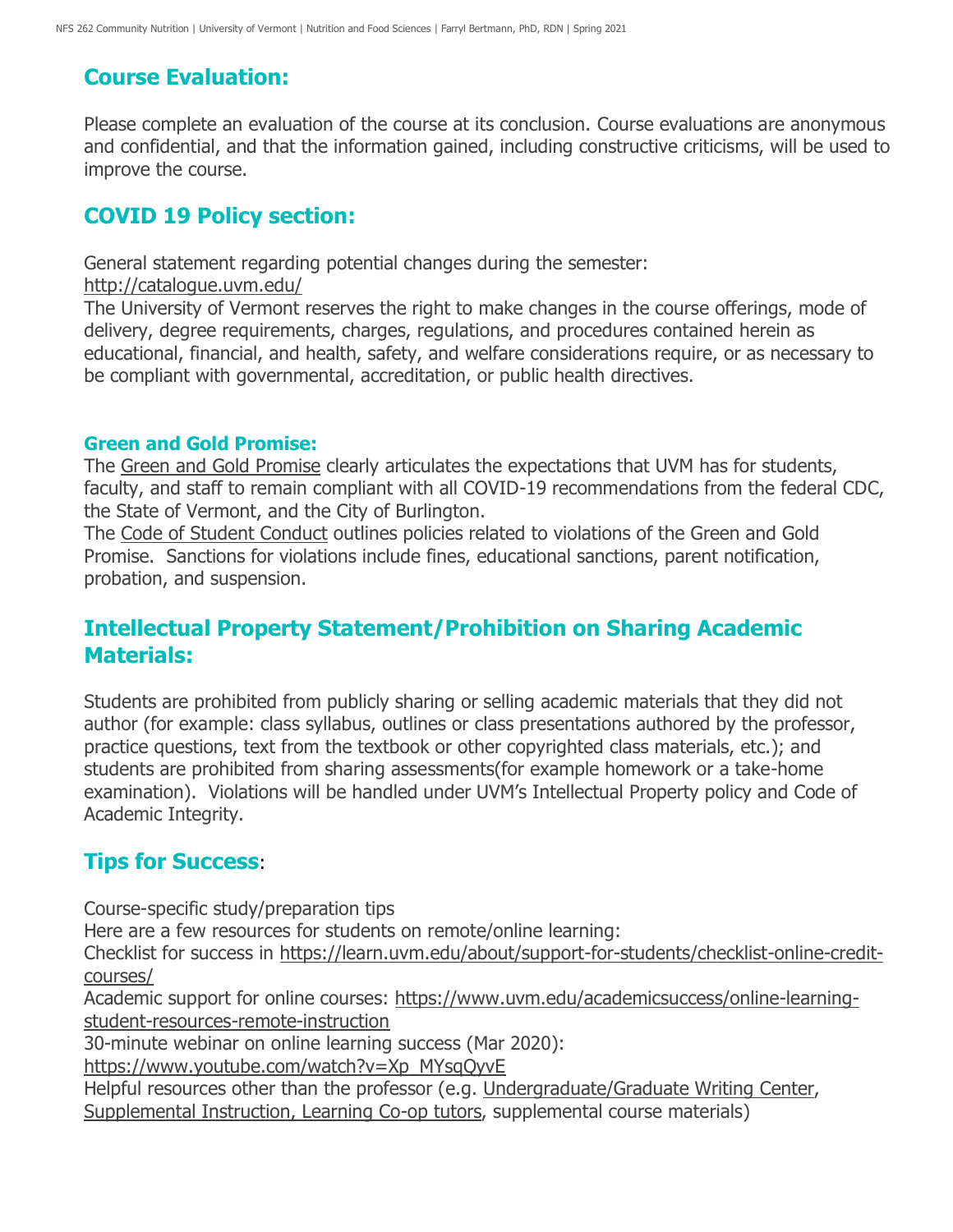#### **Student Learning Accommodations:**

In keeping with University policy, any student with a documented disability interested in utilizing ADA accommodations should contact Student Accessibility Services (SAS), the office of Disability Services on campus for students. SAS works with students and faculty in an interactive process to explore reasonable and appropriate accommodations, which are communicated to faculty in an accommodation letter. All students are strongly recommended to discuss with their faculty the accommodations they plan to use in each course. Faculty who receive Letters of Accommodation with [Disability Related Flexible accommodations](https://www.uvm.edu/academicsuccess/forms/disability-related-flexibility-agreement) will need to fill out the Disability Related Flexibility Agreement. Any questions from faculty or students on the agreement should be directed to the SAS specialist who is indicated on the letter.

#### **Contact SAS:**

A170 Living/Learning Center; 802-656-7753 [access@uvm.edu](mailto:access@uvm.edu) [www.uvm.edu/access](http://www.uvm.edu/access)

# **Important UVM Policies**

## **Religious Holidays:**

Students have the right to practice the religion of their choice. If you need to miss class to observe a religious holiday, please submit the dates of your absence to me in writing by the end of the second full week of classes. You will be permitted to make up work within a mutually agreed-upon time.<https://www.uvm.edu/registrar/religious-holidays>

## **Academic Integrity:**

The policy addresses plagiarism, fabrication, collusion, and cheating. <https://www.uvm.edu/policies/student/acadintegrity.pdf>

## **Grade Appeals:**

If you would like to contest a grade, please follow the procedures outlined in this policy: <https://www.uvm.edu/policies/student/gradeappeals.pdf>

## **Grading:**

For information on grading and GPA calculation, go to <https://www.uvm.edu/registrar/grades>

## **Code of Student Conduct:**

<http://www.uvm.edu/policies/student/studentcode.pdf>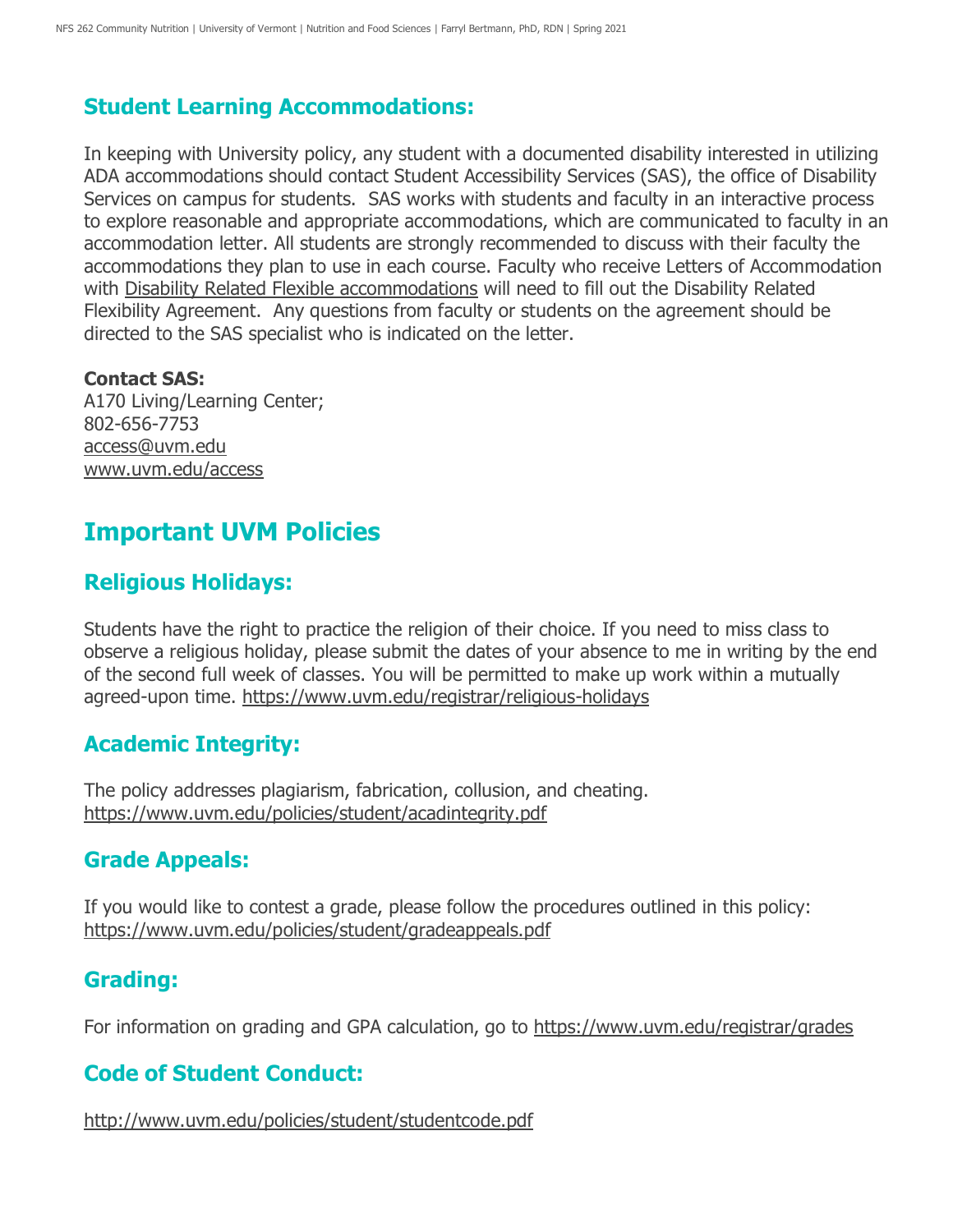## **FERPA Rights Disclosure:**

The purpose of this policy is to communicate the rights of students regarding access to, and privacy of their student educational records as provided for in the Family Educational Rights and Privacy Act (FERPA) of 1974. <http://catalogue.uvm.edu/undergraduate/academicinfo/ferparightsdisclosure/>

## **Promoting Health & Safety:**

The University of Vermont's number one priority is to support a healthy and safe community: **Center for Health and Wellbeing:** <https://www.uvm.edu/health>

#### **Counseling & Psychiatry Services (CAPS)**

Phone: (802) 656-3340

**C.A.R.E.** If you are concerned about a UVM community member or are concerned about a specific event, we encourage you to contact the Dean of Students Office (802-656-3380). If you would like to remain anonymous, you can report your concerns online by visiting the Dean of Students website at <https://www.uvm.edu/studentaffairs>

## **Alcohol and Cannabis Statement:**

#### **Statement on Alcohol and Cannabis in the Academic Environment**

As a faculty member, I want you to get the most you can out of this course. You play a crucial role in your education and in your readiness to learn and fully engage with the course material. It is important to note that alcohol and cannabis have no place in an academic environment. They can seriously impair your ability to learn and retain information not only in the moment you may be using, but up to 48 hours or more afterwards. In addition, alcohol and cannabis can: Cause issues with attention, memory and concentration

Negatively impact the quality of how information is processed and ultimately stored Affect sleep patterns, which interferes with long-term memory formation

It is my expectation that you will do everything you can to optimize your learning and to fully participate in this course.

#### **Discrimination, Harassment, Sexual Harassment or Sexual Misconduct**

If a crime or other emergency is in progress, always call 9-1-1.

Dr. Farryl is *not* a confidential resource; we will, however, help you identify confidential resources including the Victim's Advocate

[\(https://www.uvm.edu/~women/?Page=support.html&SM=capmenu.html\)](https://www.uvm.edu/~women/?Page=support.html&SM=capmenu.html), CAPS [\(http://www.uvm.edu/~chwb/psych/](http://www.uvm.edu/~chwb/psych/) ), and other health care providers ( <http://www.uvm.edu/~chwb/health/>) and licensed counselors who are confidential resources.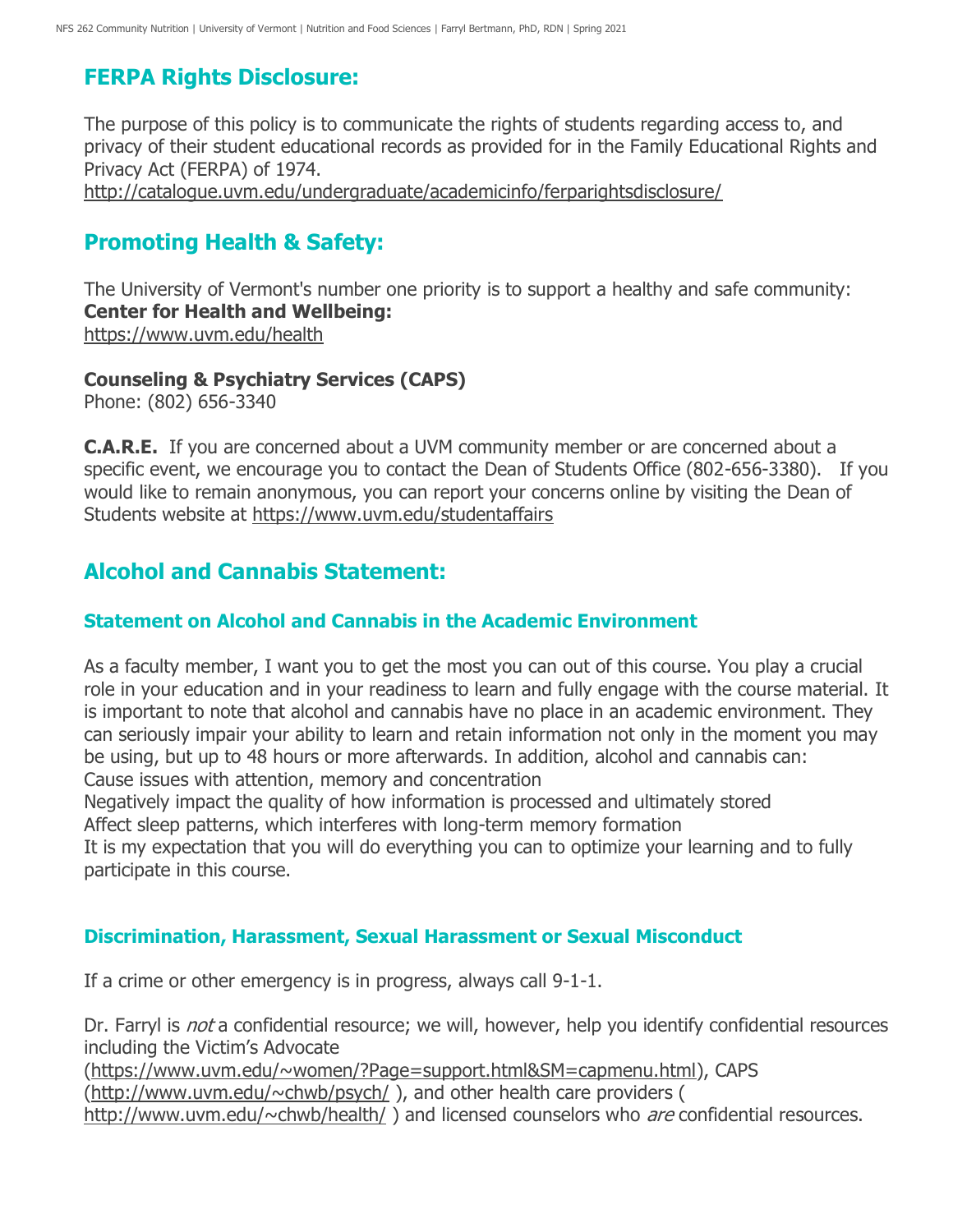## **Travelogue:**

| <b>Module</b> | <b>Topics</b>                                        |  |  |
|---------------|------------------------------------------------------|--|--|
| Module 1      | Introduction to NFS 262 & Community Needs Assessment |  |  |
|               | <b>Ethical Decision Making</b>                       |  |  |
|               |                                                      |  |  |
|               | Government Part 1 & 2                                |  |  |
|               | Government Part 3                                    |  |  |
|               |                                                      |  |  |
| Module 2      | Planning, implementation, evaluation                 |  |  |
|               | Delivering Programs & Debate 1                       |  |  |
|               | Theories                                             |  |  |
|               | Tools & Debate 2                                     |  |  |
|               |                                                      |  |  |
| Module 3      | Epidemiology Part 1 & 2                              |  |  |
|               | Food Insecurity & Debate 3                           |  |  |
|               | Health in America & Debate 4                         |  |  |
|               |                                                      |  |  |
| Module 4      | Global Nutrition & Debate 5                          |  |  |
|               | Health Literacy                                      |  |  |
|               |                                                      |  |  |
|               | Media and Marketing & Final Thoughts                 |  |  |
|               |                                                      |  |  |